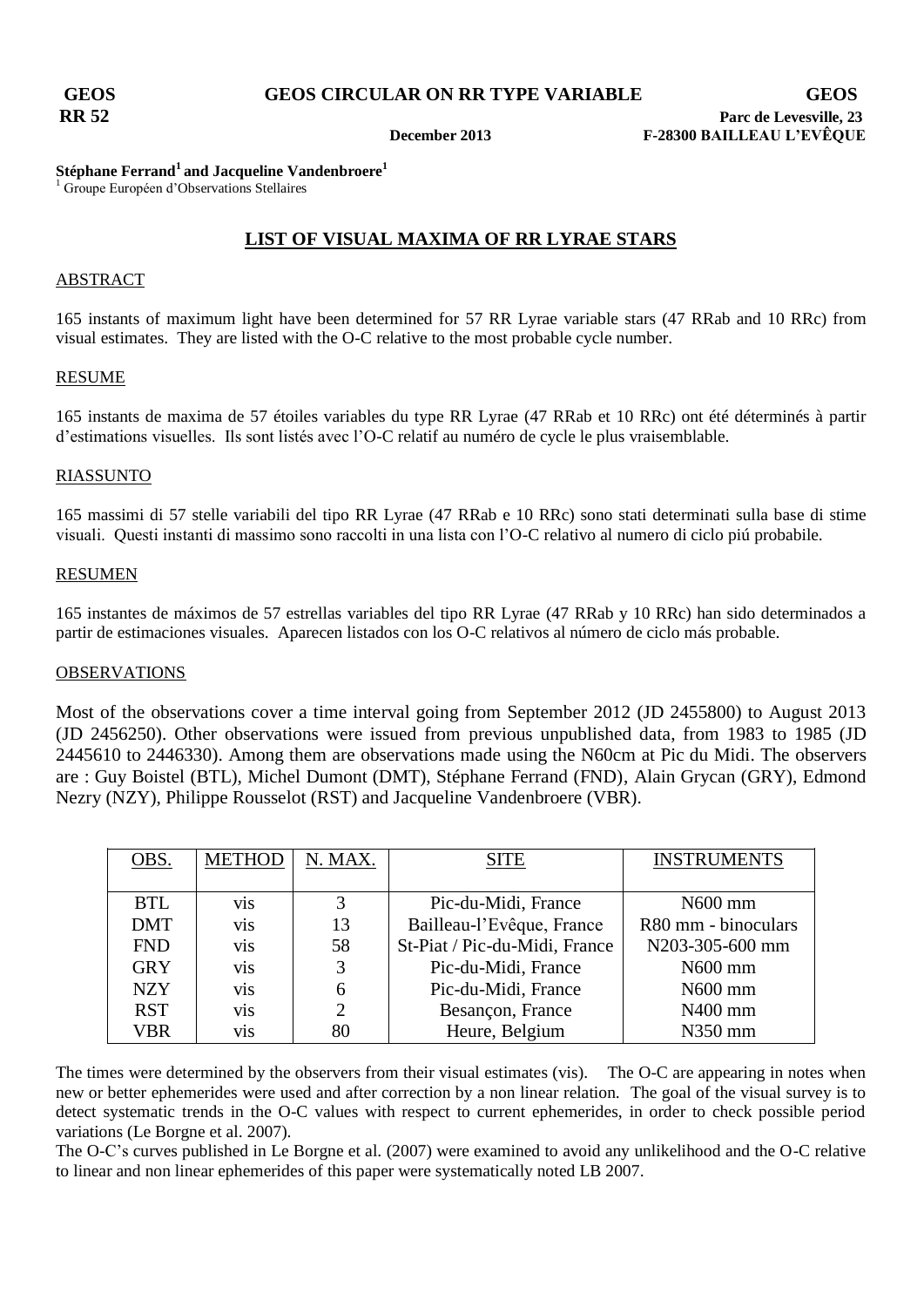# **LIST**

| <b>RRab</b>                              | OBS.       | <b>MODE</b> | HJD       | $\overline{ACC}$ | $E$ (GCVS) | $O-C$ (GCVS) | <b>NOTES</b>                                   |
|------------------------------------------|------------|-------------|-----------|------------------|------------|--------------|------------------------------------------------|
|                                          |            |             |           |                  |            |              |                                                |
| V548 And                                 | <b>VBR</b> | vis         | 56222,328 | 0.01             | 9481       | $-0,324$     |                                                |
| TU Ari                                   | <b>FND</b> | vis         | 45614,630 | 0.004            | $-12412$   | $+0,077$     | $-0,044$ (with Drake 2013)                     |
| RS Boo                                   | <b>DMT</b> | vis         | 56418,417 | 0.014            | 20984      | $-0.002$     | -0,016 (with quadratic elements of<br>LB 2007) |
| RS Boo                                   | <b>DMT</b> | vis         | 56438,424 | 0.007            | 21037      | $+0.006$     | idem<br>$-0,008$                               |
| RS Boo                                   | <b>DMT</b> | vis         | 56458,426 | 0.013            | 21090      | $+0.009$     | $-0,005$<br>idem                               |
| RS Boo                                   | <b>DMT</b> | vis         | 56473,495 | 0.005            | 21130      | $-0.015$     | $-0,030$<br>idem                               |
| RS Boo                                   | <b>DMT</b> | vis         | 56481,423 | 0.007            | 21151      | $-0,011$     | $-0,026$<br>idem                               |
| RS Boo                                   | <b>DMT</b> | vis         | 56487,467 | 0.009            | 21167      | $-0.005$     | idem<br>$-0,019$                               |
| SS Cnc                                   | <b>VBR</b> | vis         | 56337,431 | 0.01             | 90540      | $+0,067$     | $+0,014$<br>idem                               |
| UZ CVn                                   | <b>VBR</b> | vis         | 56341,588 | 0.015            | 42870      | $+0,254$     |                                                |
| CD Del                                   | <b>VBR</b> | vis         | 56480,493 | 0.01             | 51781      | $-0,009$     |                                                |
| CD Del                                   | <b>VBR</b> | vis         | 56489,484 | 0.01             | 51799      | $-0,010$     |                                                |
| DS Del                                   | <b>VBR</b> | vis         | 56505,581 | 0.01             | 64311      | $+0,000$     |                                                |
| DS Del                                   | <b>VBR</b> | vis         | 56506,519 | 0.01             | 64313      | $-0,014$     |                                                |
| WY Dra                                   | <b>VBR</b> | vis         | 56223,350 | 0.01             | 29916      | $+0,073$     |                                                |
| WY Dra                                   | <b>VBR</b> | vis         | 56492,492 | 0.01             | 30373      | $+0,069$     |                                                |
| WY Dra                                   | <b>VBR</b> | vis         | 56535,496 | 0.01             | 30446      | $+0,080$     |                                                |
| IS Dra                                   | <b>VBR</b> | vis         | 56356,631 | 0.015            | 10944      | $+0,032$     | eph. Garcia-Melendo, 1998                      |
| IS Dra                                   | <b>VBR</b> | vis         | 56397,417 | 0.01             | 11025      | $+0,014$     | idem                                           |
| AG Her                                   | <b>VBR</b> | vis         | 56222,268 | 0.015            | 43976      | $-0,000$     |                                                |
| AG Her                                   | <b>VBR</b> | vis         | 56418,399 | 0.01             | 44278      | $-0,002$     |                                                |
| CW Her                                   | <b>VBR</b> | vis         | 56490,460 | 0.01             | 31689      | $+0,220$     |                                                |
| CW Her                                   | <b>VBR</b> | vis         | 56495,448 | 0.01             | 31697      | $+0,218$     |                                                |
| V448 Her                                 | <b>VBR</b> | vis         | 56451,551 | 0.01             | 30724      | $+0,169$     |                                                |
| V448 Her                                 | <b>VBR</b> | vis         | 56487,494 | 0.01             | 30779      | $+0,168$     |                                                |
| V461 Her                                 | <b>VBR</b> | vis         | 56440,473 | 0.015            | 38366      | $+0,006$     | eph. Haussler, 2003                            |
| V461 Her                                 | <b>VBR</b> | vis         | 56480,494 | 0.015            | 38444      | $+0,012$     | idem                                           |
| V552 Her                                 | <b>VBR</b> | vis         | 56440,467 | 0.01             | 13478      | $-0,275$     |                                                |
| V552 Her                                 | <b>VBR</b> | vis         | 56482,490 | 0.01             | 13589      | $-0,270$     |                                                |
| V1013 Her                                | <b>VBR</b> | vis         | 56458,462 | 0.01             | 7915       | $+0,007$     |                                                |
| V1013 Her                                | <b>VBR</b> | vis         | 56487,469 | 0.01             | 7960       | $+0,001$     |                                                |
| V1124 Her                                | <b>VBR</b> | vis         | 56190,339 | 0.01             | 13802      | $-0,065$     | eph Wils et al., 2006                          |
| V1124 Her                                | <b>VBR</b> | vis         | 56458,476 | 0.01             | 14557      | $-0,051$     | idem                                           |
| SW Leo                                   | <b>VBR</b> | vis         | 56015,394 | 0.01             | 52089      | $-0,075$     |                                                |
| SW Leo                                   | <b>VBR</b> | vis         | 56384,438 | 0.01             | 52755      | $-0,096$     |                                                |
| AA Leo                                   | <b>VBR</b> | vis         | 56356,544 | 0.015            | 27996      | $-0,076$     | $-0.005$ (with eph. LB 2007)                   |
| $\operatorname{AS}\, \operatorname{Leo}$ | <b>VBR</b> | vis         | 56384,536 | 0.01             | 57025      | $+0,109$     |                                                |
| AS Leo                                   | <b>VBR</b> | vis         | 56389,429 | 0.01             | 57034      | $+0,097$     |                                                |
| DM Leo                                   | <b>VBR</b> | vis         | 56356,353 | 0.01             | 6847       | $-0,069$     | eph Maintz, 2013                               |
| HV Leo                                   | <b>VBR</b> | vis         | 56341,509 | 0.015            | 5944       | $+0,047$     |                                                |
| HV Leo                                   | <b>VBR</b> | vis         | 56356,340 | 0.01             | 5969       | $+0,036$     |                                                |
| Y Lyr                                    | <b>VBR</b> | vis         | 56235,289 | 0.01             | 81988      | $+0,005$     |                                                |
| Y Lyr                                    | <b>VBR</b> | vis         | 56384,568 | 0.015            | 82285      | $-0,017$     |                                                |
| Y Lyr                                    | <b>VBR</b> | vis         | 56458,474 | 0.01             | 82432      | $-0,007$     |                                                |
| RR Lyr                                   | <b>FND</b> | vis         | 56124,465 | 0.017            | 23288      | $-0,171$     |                                                |
| RR Lyr                                   | <b>FND</b> | vis         | 56132,410 | 0.010            | 23302      | $-0,162$     |                                                |
| RR Lyr                                   | <b>FND</b> | vis         | 56133,540 | 0.006            | 23304      | $-0,166$     |                                                |
| RR Lyr                                   | <b>FND</b> | vis         | 56158,444 | 0.015            | 23348      | $-0,204$     |                                                |
| RR Lyr                                   | <b>FND</b> | vis         | 56175,477 | 0.006            | 23378      | $-0,177$     |                                                |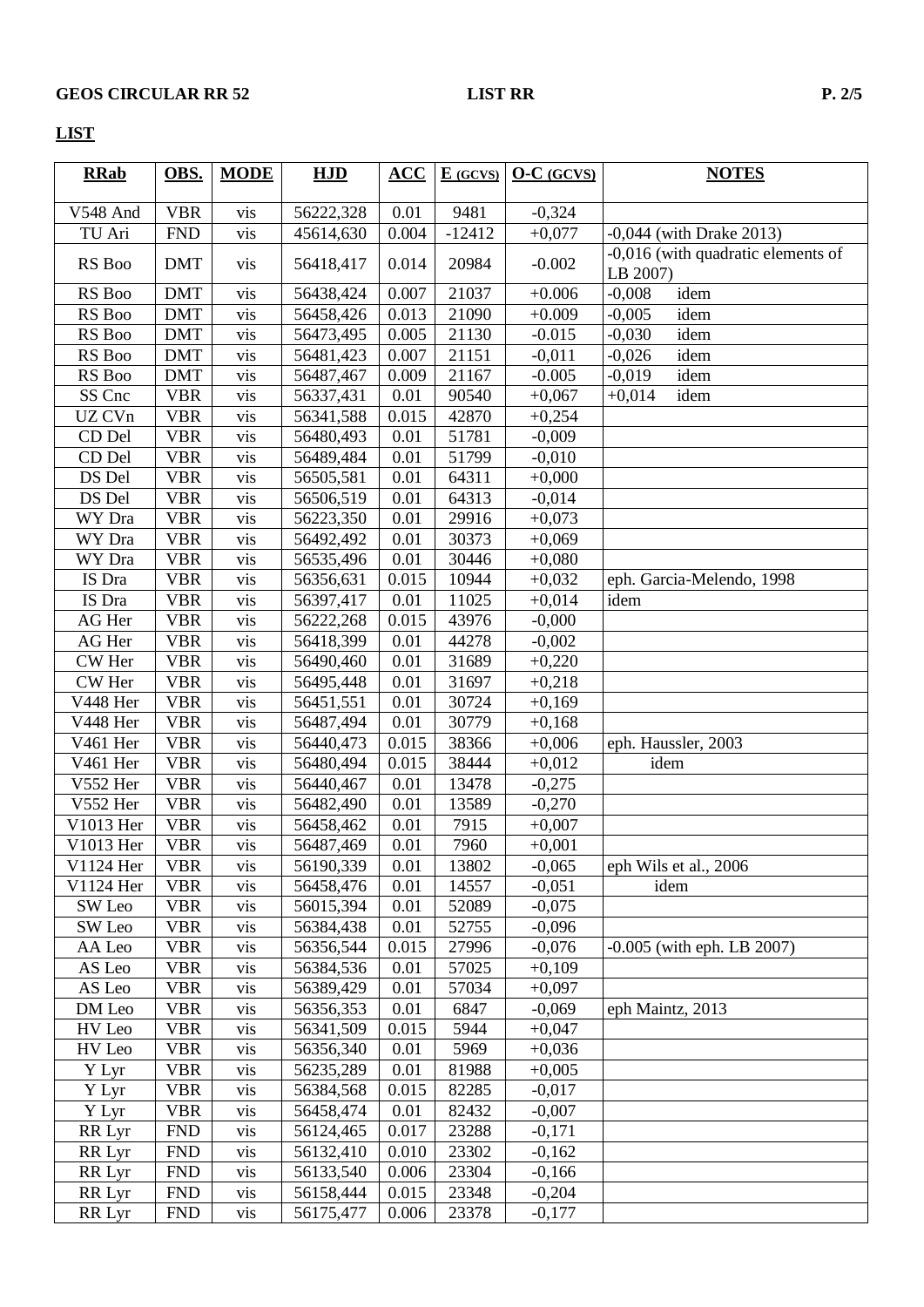| RR Lyr      | <b>DMT</b>     | vis        | 56446,420 | 0.01  | 23857          | $-0,197$ |                                            |
|-------------|----------------|------------|-----------|-------|----------------|----------|--------------------------------------------|
| RR Lyr      | <b>DMT</b>     | vis        | 56459,436 | 0.014 | 23880          | $-0,219$ |                                            |
| RR Lyr      | <b>DMT</b>     | vis        | 56480,432 | 0.008 | 23017          | $-0,197$ |                                            |
| RR Lyr      | <b>DMT</b>     | vis        | 56485,493 | 0.011 | 23926          | $-0,237$ |                                            |
| RR Lyr      | <b>DMT</b>     | vis        | 56535,406 | 0.004 | 24013          | $-0,209$ |                                            |
| RR Lyr      | <b>DMT</b>     | vis        | 56539,398 | 0.004 | 24020          | $-0,185$ |                                            |
| WW Lyr      | <b>VBR</b>     | vis        | 56450,545 | 0.015 | 41552          | $+0,129$ |                                            |
| WW Lyr      | <b>VBR</b>     | vis        | 56451,557 | 0.01  | 41554          | $+0,110$ |                                            |
| WW Lyr      | <b>VBR</b>     | vis        | 56481,480 | 0.01  | 41612          | $+0,118$ |                                            |
| AQ Lyr      | <b>VBR</b>     | vis        | 56232,264 | 0.015 | 57504          | $+0,049$ |                                            |
| AQ Lyr      | <b>VBR</b>     | vis        | 56257,244 | 0.01  | 57574          | $+0,029$ |                                            |
| AQ Lyr      | <b>VBR</b>     | vis        | 56440,429 | 0.01  | 58087          | $+0,000$ |                                            |
| DD Lyr      | <b>VBR</b>     | vis        | 56482,511 | 0.01  | 77253          | $+0,254$ |                                            |
| DD Lyr      | <b>VBR</b>     | vis        | 56485,493 | 0.01  | 77261          | $+0,255$ |                                            |
| LX Lyr      | <b>VBR</b>     | vis        | 56384,591 | 0.01  | 36843          | $+0,000$ | $+0.031$ (with eph. LB 2007)               |
| LX Lyr      | <b>VBR</b>     | vis        | 56407,509 | 0.01  | 36885          | $+0,008$ | idem                                       |
| NQ Lyr      | <b>VBR</b>     | vis        | 56228,393 | 0.01  | 65289          | $-0,001$ |                                            |
|             |                |            |           |       |                |          |                                            |
| NQ Lyr      | <b>VBR</b>     | vis        | 56480,552 | 0.01  | 65718<br>29930 | $-0,003$ |                                            |
| NR Lyr      | <b>VBR</b>     | vis        | 56492,472 | 0.01  |                | $-0,039$ |                                            |
| NR Lyr      | <b>VBR</b>     | vis        | 56494,528 | 0.01  | 29933          | $-0,029$ |                                            |
| AX Oph      | <b>VBR</b>     | vis        | 56483,463 | 0.01  | 66462          | $-0,018$ |                                            |
| AX Oph      | <b>VBR</b>     | vis        | 56489,557 | 0.01  | 66475          | $-0,011$ |                                            |
| V816 Oph    | <b>VBR</b>     | vis        | 56397,551 | 0.01  | 52657          | $-0,129$ |                                            |
| V864 Oph    | <b>VBR</b>     | vis        | 56485,509 | 0.01  | 10029          | $+0,048$ | eph. Wils et al., 2006                     |
| V864 Oph    | <b>VBR</b>     | vis        | 56487,551 | 0.01  | 10033          | $+0,051$ | idem                                       |
| V2645 Oph   | <b>VBR</b>     | vis        | 56489,474 | 0.015 | 7586           | $-0,011$ | eph. Haussler, 2007                        |
| $V2645$ Oph | <b>VBR</b>     | vis        | 56492,476 | 0.01  | 7591           | $-0.000$ | idem                                       |
| CM Ori      | <b>VBR</b>     | vis        | 56337,348 | 0.01  | 47321          | $+0.010$ |                                            |
| AO Peg      | <b>VBR</b>     | vis        | 56262,301 | 0.01  | 56187          | $+0.039$ | $+0.000$ (with eph. LB 2007)               |
| BF Peg      | <b>VBR</b>     | vis        | 56248,256 | 0.015 | 26798          | $-0.094$ | idem<br>$-0.118$                           |
| FP Peg      | <b>GRY</b>     | vis        | 45614,447 | 0.01  | 18394          | $-0.164$ | (with eph. Drake et al., 2013)<br>$-0.104$ |
| FP Peg      | <b>FND</b>     | vis        | 45614,455 | 0.01  | 18394          | $-0.155$ | idem<br>$-0.095$                           |
| FP Peg      | <b>NZY</b>     | vis        | 45614,457 | 0.01  | 18394          | $-0.153$ | $-0.093$<br>idem                           |
| FP Peg      | <b>FND</b>     | vis        | 46329,553 | 0.01  | 19957          | $-0.206$ | idem<br>$-0.078$                           |
| FW Peg      | <b>FND</b>     | <b>vis</b> | 45612,393 | 0.01  | 13980          | $-0,003$ |                                            |
| FW Peg      | <b>FND</b>     | vis        | 56540,459 | 0,013 | 32180          | $+0,055$ |                                            |
| GG Peg      | <b>NZY</b>     | vis        | 45610,356 | 0.015 | 16019          | $-0,075$ |                                            |
| GG Peg      | <b>BTL</b>     | vis        | 45611,365 | 0.01  | 16021          | $-0,079$ |                                            |
| GG Peg      | <b>NZY</b>     | vis        | 45611,371 | 0.01  | 16021          | $-0,073$ |                                            |
| GG Peg      | <b>BTL</b>     | vis        | 45612,368 | 0.01  | 16023          | $-0,089$ |                                            |
| GG Peg      | <b>FND</b>     | vis        | 45612,368 | 0.01  | 16023          | $-0,089$ |                                            |
| GG Peg      | ${\rm NZY}$    | vis        | 45612,378 | 0.01  | 16023          | $-0,079$ |                                            |
| GG Peg      | <b>GRY</b>     | vis        | 45613,368 | 0.01  | 16025          | $-0,102$ |                                            |
| GG Peg      | <b>FND</b>     | vis        | 45613,379 | 0.01  | 16025          | $-0,091$ |                                            |
| GG Peg      | <b>BTL</b>     | vis        | 45613,379 | 0.01  | 16025          | $-0,091$ |                                            |
| GG Peg      | <b>NZY</b>     | vis        | 45613,391 | 0.01  | 16025          | $-0,079$ |                                            |
| GG Peg      | <b>FND</b>     | vis        | 45614,377 | 0.01  | 16027          | $-0,106$ |                                            |
| GG Peg      | <b>GRY</b>     | vis        | 45614,380 | 0.01  | 16027          | $-0,103$ |                                            |
| GG Peg      | <b>NZY</b>     | vis        | 45614,397 | 0.008 | 16027          | $-0,086$ |                                            |
| IX Peg      | <b>FND</b>     | vis        | 56540,459 | 0,01  | 4706           | $-0,013$ | eph. Drake et al., 2013                    |
| IY Peg      | <b>FND</b>     | vis        | 56188,556 | 0.008 | 20833          | $-0,008$ |                                            |
| IY Peg      | ${\hbox{FND}}$ | vis        | 56222,394 | 0,01  | 20895          | $-0,005$ |                                            |
| IY Peg      | <b>FND</b>     | vis        | 56233,303 | 0,013 | 20915          | $-0,010$ |                                            |
| IY Peg      | <b>VBR</b>     | vis        | 56510,525 | 0,01  | 21423          | $-0,017$ |                                            |
|             |                |            |           |       |                |          |                                            |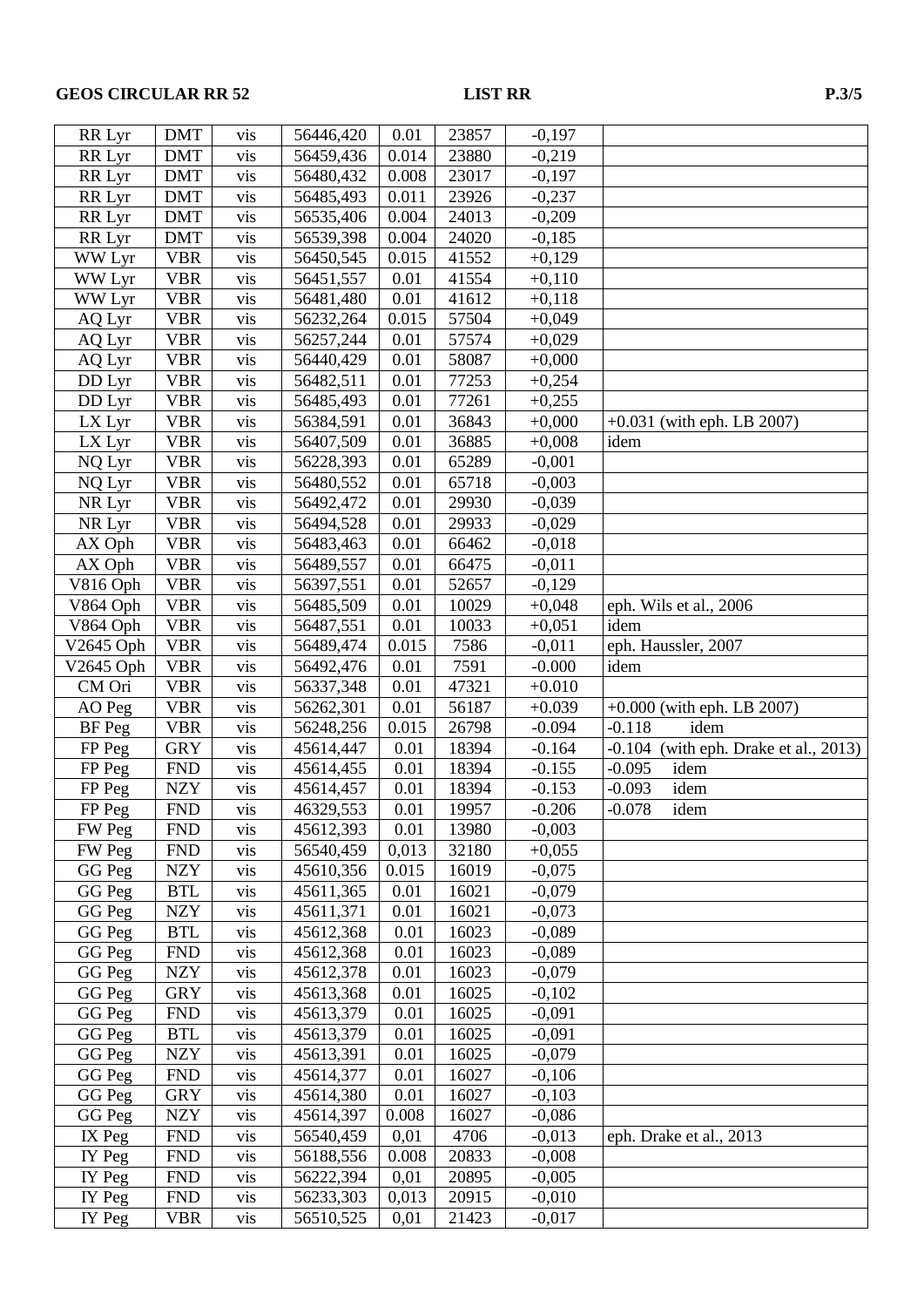# GEOS CIRCULAR RR 52 LIST RR P. 4/5

| IY Peg           | <b>FND</b>               | vis         | 56515,439              | 0,006         | 21432        | $-0,015$             |              |
|------------------|--------------------------|-------------|------------------------|---------------|--------------|----------------------|--------------|
| IY Peg           | <b>FND</b>               | vis         | 56539,438              | 0,006         | 21476        | $-0,028$             |              |
| HX Psc           | <b>VBR</b>               | vis         | 56509,508              | 0,01          | 4855         | $+0,017$             |              |
| HX Psc           | <b>VBR</b>               | vis         | 56510,573              | 0,01          | 4857         | $+0,009$             |              |
| AW Ser           | <b>VBR</b>               | vis         | 56101,469              | 0,01          | 46487        | $-0,001$             |              |
| TU Uma           | <b>DMT</b>               | vis         | 56439,448              | 0,01          | 24402        | $-0,034$             |              |
| YY UMi           | <b>VBR</b>               | vis         | 56494,445              | 0,01          | 8556         | $-0,014$             |              |
| YY UMi           | <b>VBR</b>               | vis         | 56498,454              | 0,015         | 8563         | $+0,008$             |              |
| YY UMi           | <b>VBR</b>               | vis         | 56506,415              | 0,01          | 8577         | $-0,006$             |              |
| <b>AF UMI</b>    | <b>FND</b>               | vis         | 56287,630              | 0,008         | 7246         | $+0,134$             |              |
| <b>AF UMI</b>    | <b>FND</b>               | vis         | 56308,342              | 0,008         | 7276         | $+0,113$             |              |
| <b>AF UMI</b>    | <b>FND</b>               | vis         | 56326,342              | 0,017         | 7302         | $+0,144$             |              |
| <b>AF UMI</b>    | <b>FND</b>               | vis         | 56341,540              | 0,005         | 7324         | $+0,137$             |              |
| <b>AF UMI</b>    | <b>FND</b>               | vis         | 56355,383              | 0,008         | 7344         | $+0,158$             |              |
| <b>AF UMI</b>    | <b>FND</b>               | vis         | 56431,404              | 0,01          | 7454         | $+0,156$             |              |
| <b>AF UMI</b>    | <b>FND</b>               | vis         | 56446,626              | 0,014         | 7476         | $+0,173$             |              |
| <b>AF UMI</b>    | <b>FND</b>               | vis         | 56451,453              | 0,01          | 7483         | $+0,162$             |              |
| <b>AF UMI</b>    | <b>FND</b>               | vis         | 56480,469              | 0,008         | 7525         | $+0,151$             |              |
| <b>AF UMI</b>    | <b>FND</b>               | vis         | 56491,522              | 0,008         | 7541         | $+0,146$             |              |
| <b>AF UMI</b>    | <b>FND</b>               | vis         | 56509,499              | 0,006         | 7567         | $+0,154$             |              |
| <b>AF UMI</b>    | <b>FND</b>               | vis         | 56518,481              | 0,008         | 7580         | $+0,151$             |              |
| <b>AF UMI</b>    | <b>FND</b>               | vis         | 56527,463              | 0,01          | 7593         | $+0,149$             |              |
| FU Vir           | <b>VBR</b>               | vis         | 54944,388              | 0,015         | 26130        | $-0,044$             |              |
| FU Vir           | <b>VBR</b>               | vis         | 55625,477              | 0,015         | 27316        | $-0,146$             |              |
| FU Vir           | <b>VBR</b>               | vis         | 56344,539              | 0,01          | 28568        | $-0,182$             |              |
|                  |                          |             |                        |               |              |                      |              |
| <b>RRc</b>       | <b>OBS</b>               | <b>MODE</b> | <b>HJD</b>             | <b>ACC</b>    | $E$ (GCVS)   | $O-C$ (GCVS)         | <b>NOTES</b> |
|                  |                          |             |                        |               |              |                      |              |
| AE Boo           | <b>RST</b>               | vis         | 45790,577              | 0,015         | $-22455$     | $+0,050$             |              |
| AE Boo           | <b>RST</b>               | vis         | 45812,547              | 0,02          | $-22385$     | $-0,023$             |              |
| AE Boo           | <b>FND</b>               | vis         | 45813,508              | 0,02          | $-22382$     | $-0,006$             |              |
| AE Boo           | <b>FND</b>               | vis         | 45815,417              | 0,01          | $-22376$     | $+0,013$             |              |
| AE Boo           | <b>FND</b>               | vis         | 45819,506              | 0,02          | $-22363$     | $+0,009$             |              |
| AE Boo           | <b>FND</b>               | vis         | 45820,439              | 0,01          | $-22360$     | $-0,003$             |              |
| AE Boo           | <b>FND</b>               | vis         | 45821,411              | 0,02          | $-22357$     | $+0,024$             |              |
| AE Boo           | <b>FND</b>               | vis         | 45843,469              | 0,015         | $-22287$     | $+0,040$             |              |
| AE Boo           | <b>FND</b>               | vis         | 45844,424              | 0,02          | $-22284$     | $+0,050$             |              |
| AE Boo           | <b>FND</b>               | vis         | 46089,736              | 0,01          | $-21505$     | $+0,058$             |              |
| AE Boo           | <b>FND</b>               | vis         | 46108,607              | 0,01          | $-21445$     | $+0,036$             |              |
| AE Boo           | <b>FND</b>               | vis         | 46112,69               | 0,015         | $-21432$     | $+0,025$             |              |
| AE Boo           | <b>FND</b>               | vis         | 46120,558              | 0,01          | $-21407$     | $+0,020$             |              |
| AE Boo           | <b>FND</b>               | vis         | 56060,507              | 0,01          | 10159        | $-0,031$             |              |
| AE Boo           | <b>FND</b>               | vis         | 56071,525              | 0,01          | 10194        | $-0,035$             |              |
| VZ Dra           | <b>VBR</b>               | vis         | 56178,331              | 0,015         | 39925        | $-0,222$             |              |
| TV Lyn           | <b>VBR</b>               | vis         | 56273,439              | 0,015         | 63671        | $+0,015$             |              |
| TV Lyn           | <b>VBR</b>               | vis         | 56355,487              | 0,01          | 64012        | $+0,010$             |              |
| TV Lyn           | <b>VBR</b>               | vis         | 56356,454              | 0,015         | 64016        | $+0,005$             |              |
| V462 Lyr         | <b>VBR</b>               | vis         | 56480,457              | 0,015         | 44401        | $-0,002$             |              |
| GM Ori           | <b>FND</b>               | vis         | 56329,302              | 0,02          | 71998        | $-0,219$             |              |
| VZ Peg           | <b>VBR</b>               | vis         | 56506,525              | 0,015         | 59348        | $-0,117$             | normal max   |
| VZ Peg           | <b>VBR</b>               | vis         | 56509,591              | 0,01          | 59358        | $-0,116$             |              |
| DH Peg           | <b>FND</b>               | vis         | 45910,519              | 0,015         | 5663         | $-0,007$             |              |
| DH Peg           | <b>FND</b>               | vis         | 45930,457              | 0,015         | 5741         | $+0,001$             |              |
| DH Peg<br>DH Peg | <b>FND</b><br><b>FND</b> | vis<br>vis  | 45943,485<br>45962,401 | 0,01<br>0,015 | 5792<br>5866 | $-0,002$<br>$+0,006$ |              |